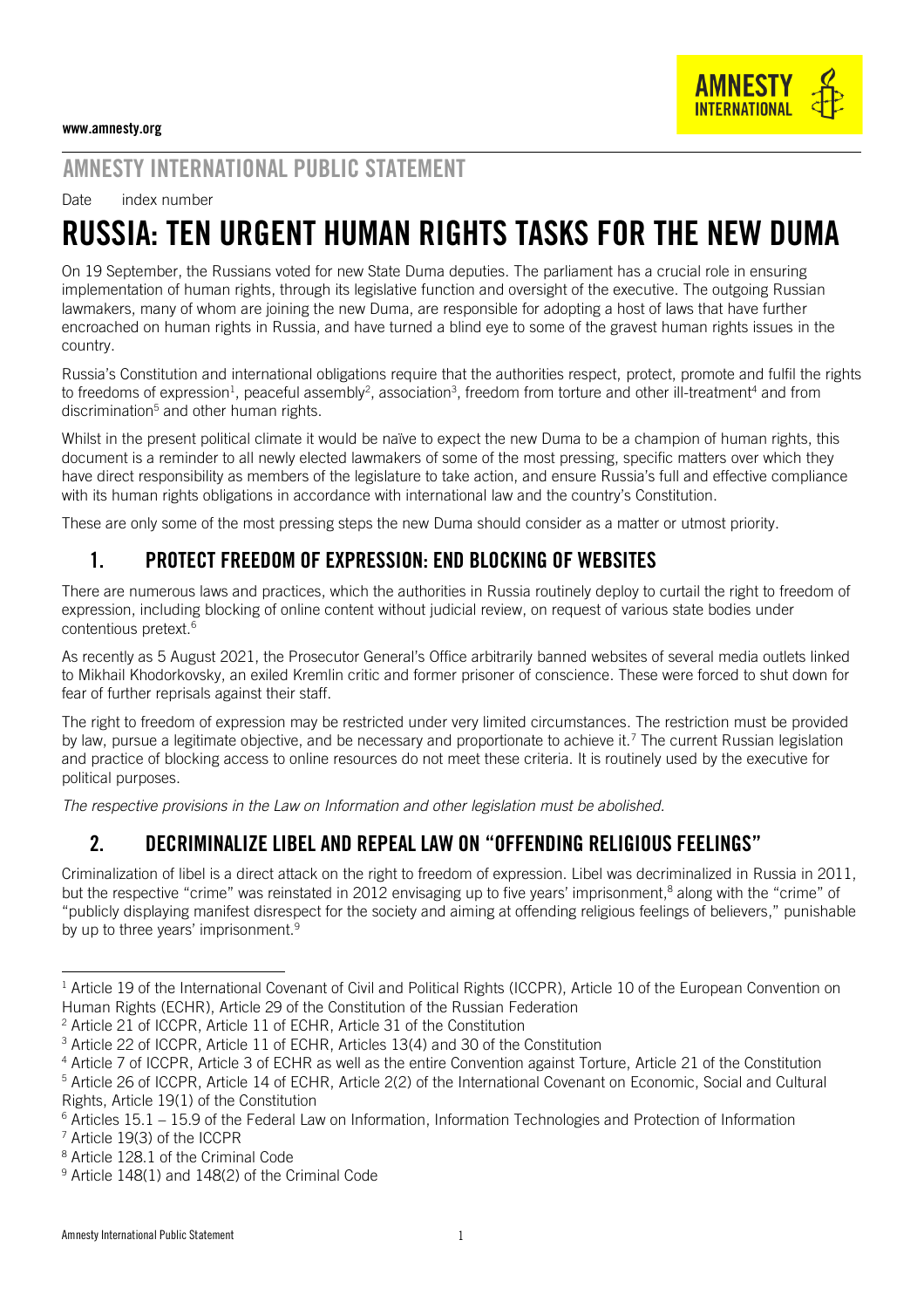These legal provisions have been used to harass, intimidate and prosecute independent journalists, human rights defenders, activists and others, including critics of the authorities who exposed human rights violations, allegations of corruption and other abuses. Individuals who shared satirical content on religion-related topics have been persecuted for "offending religious feelings."

*Expressing one's views or sharing information, no matter how offensive or unpopular, is protected as legitimate expression. The law must guarantee the right to freedom of expression for everyone, and not be subject to abuse in religious, economic or other disputes. Laws that criminalize protected expression must be repealed.*

## 3. ABOLISH "FAKE NEWS" LAWS

The recently-adopted (in the context of the Covid-19 pandemic), "anti-fake news" legislation<sup>10</sup> provides for administrative and criminal liability, with a maximum penalty of five years' imprisonment, for "public dissemination of knowingly false information" on a wide range of issues. Its language is vague and leaves it to wide interpretation and abuse.

*These laws should be repealed. The authorities should focus on ensuring that accurate facts and diverse opinions are accessible to everyone in Russia.*

## 4. PROTECT FREEDOM OF ASSEMBLY, REPEAL UNDULY RESTRICTIVE LAWS

The successive legislative changes of recent years have created a "legal labyrinth" for organizers and participants of peaceful protests and provided officials with pretexts for interfering with, or plainly denying, the right to freedom of peaceful assembly. The existing, *de facto* permission-based practice has denigrated this basic human right to a privilege which local authorities give or very often refuse at whim. Peaceful attempts to exercise this right – even the slightest deviation from the unduly restrictive rules – is punishable by heavy fines and short and long-term imprisonment, and the situation continues to deteriorate.<sup>11</sup> In numerous cases, peaceful protesters have been penalized even while trying to observe the rules.

In the past 10 years, the number of protest-related "offences" has increased from three to 17, while respective penalties have increased more than a hundred-fold. In 2014, Article 212.1 (so-called "Dadin's article") of the Criminal Code made four consecutive administrative offences, however insignificant, a criminal offence if committed within 180 days. The Constitutional Court prohibited its application to peaceful protests; however it continues to be applied, with alarming increase. Spontaneous protest is banned altogether, in violation of international human rights norms, including binding judgments of the European Court of Human Rights.

*The Law on Assemblies, the Code of Administrative Offences, the Criminal Code and other legislation should be amended to ensure that everyone can freely exercise their right to freedom of peaceful assembly, without fear or police violence or reprisals. Amongst other provisions, spontaneous assemblies should be allowed, and Article 212.1 abolished.* 

#### 5. PROTECT FREEDOM OF ASSOCIATION: REPEAL LAWS ON "FOREIGN AGENTS" AND "UNDESIRABLE ORGANIZATIONS"

The adoption of progressively restrictive amendments to, and aggressive (yet selective) application of laws on "foreign agents" and "undesirable organizations" is an affront to the right to freedom of association. First applicable to NGOs but currently also to informal (unregistered) groups, media outlets and individuals, the "foreign agents" law uses deliberately broad language on "political activities" that is applicable to any independent civic and media work or individual critical of the government. Similarly, "foreign funding" is a technicality that is difficult to avoid for any group or person, and easy to engineer as a provocation. The law serves the sole purpose of smearing and penalizing criticism and dissent. It has allowed the authorities to target, harass and intimidate numerous NGOs, mass media outlets and individuals, and forced them to carry this toxic label, follow onerous reporting requirements and face unlawful restrictions (such as the inability to hold government office, monitor elections, etc.) or face severe administrative or criminal penalties.

The law on so-called "undesirable organizations", introduced in 2015 and recently amended, allows Russian authorities to arbitrarily and without any clearly defined criteria or substantive grounds ban activities of any foreign entity and criminalize any association with it, however tenuous. All 46 organizations currently designated "undesirable" work to promote democracy, human rights, educational activities or peaceful religious practices. Dozens of people have been



<sup>&</sup>lt;sup>10</sup> Articles 13.15(9) – 13.15(11) of the Code of Administrative Offences and Articles 207.1 and 207.2 of the Criminal Code <sup>11</sup> See Amnesty International's recent report *Russia: No Place for Protest*, 12 August 2021, amnesty.org/en/documents/eur46/4328/2021/en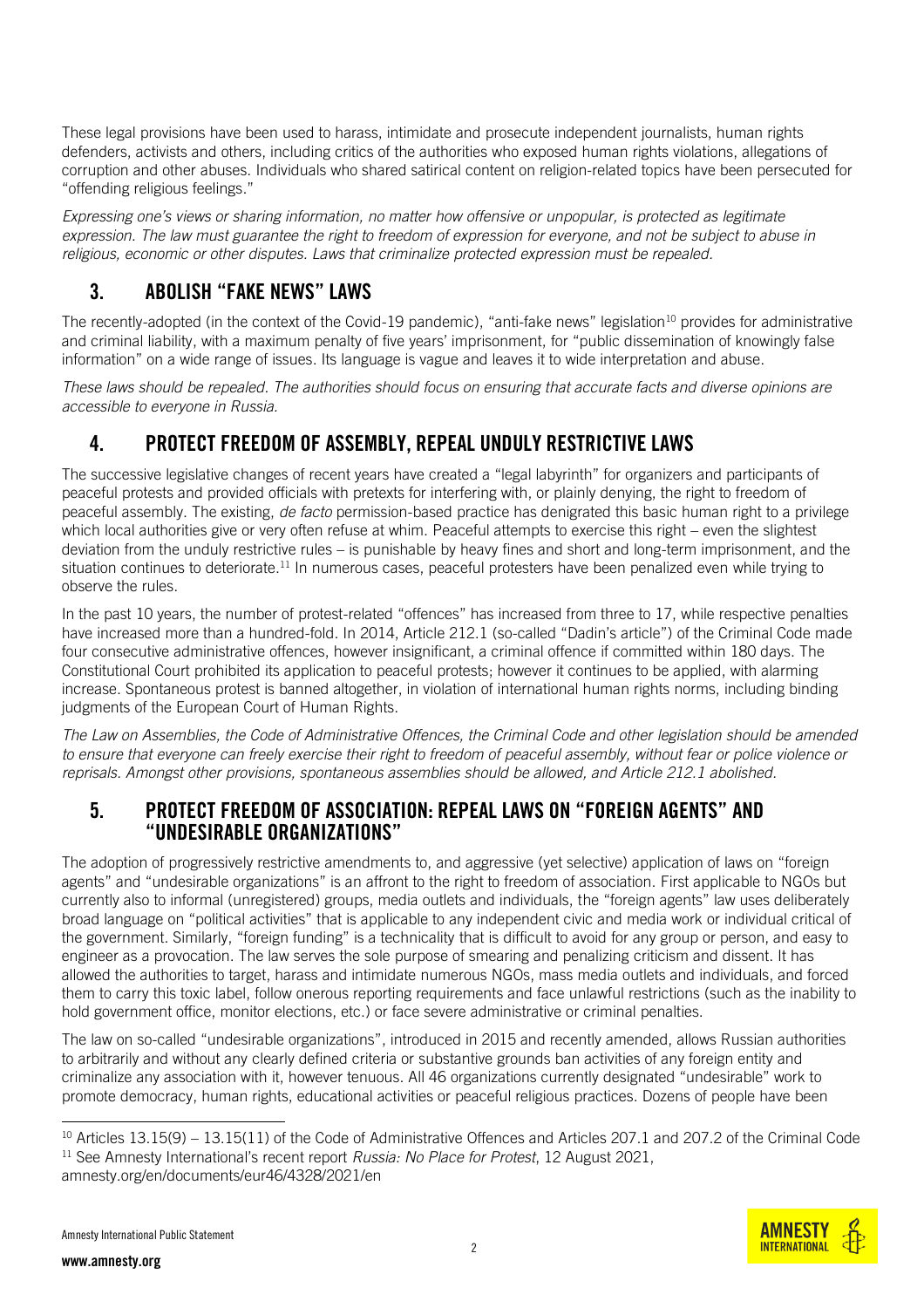fined and several prosecuted for nothing more than "participating in activities of an undesirable organization", often on unsubstantiated grounds.

*Legislation on "foreign agents" and "undesirable organizations"<sup>12</sup>, which allows the government to arbitrarily ban, restrict or interfere with legitimate activities of civil society groups and individuals, should be repealed as it is incompatible with the Russian Constitution and international human rights standards, and all those prosecuted for "violations" should be afforded access to justice and effective remedies.*

## 6. AMEND ANTI-EXTREMISM LAWS TO PREVENT THEIR ARBITRARY USE

Russian "anti-extremism" legislation, through its very broad definition and severe penalties and restrictions for those deemed to be engaged in, or supporting, "extremism", is frequently abused to stifle human rights including the right to freedom of expression, and to repress certain religious and civil society groups.

For instance, since the Jehovah's Witnesses were arbitrarily proclaimed "extremist" in 2017, hundreds of their adherents have been prosecuted and dozens given long prison sentences. In June this year, the Anti-Corruption Foundation and two other organizations linked to Aleksei Navalny were arbitrarily designated "extremist" in a secret trial, despite there being no proof of actual or intended violence or other criminal offence. The real reason for their banning was their lawful anticorruption and political activities.

*The "anti-extremist" legislation<sup>13</sup> should be reviewed to ensure that it is fully consistent and compatible with Russia's obligations under international human rights law and its Constitution, and that it cannot be abused for political purposes.*

# 7. ABOLISH HOMOPHOBIC AND DISCRIMINATORY LEGISLATION

Equality before the law, including regardless of one's sexual orientation and gender identity, is a human right. Among the laws that explicitly violate this right is the prohibition of "promotion of non-traditional sexual relations among minors".<sup>14</sup> Not only is this legislation openly homophobic, it is often used in practice to ban lesbian, gay, bisexual, transgender and intersex (LGBTI) people from any public discussion or even mere expression of issues relating to their sexual orientation or gender identity. Same-sex partners are denied legal means of recognition of their relationship, as a marriage or otherwise, and denied legal rights and opportunities commonly enjoyed by married couples, from adoption and property coownership to hospitals visits and mundane issues taken for granted by others. Moreover, since the adoption of the homophobic legislation on "propaganda", LGBTI activists and human rights monitors have documented growing homophobia and an increase in hate-based violence. Activists across Russia have faced unfounded administrative proceedings and heavy fines in retribution for their human rights work in support of LGBTI people.

*The homophobic "propaganda" legislation must be immediately repealed, and all discriminatory legal provisions abolished to ensure that everyone enjoys the same legal rights, together with their loved ones, regardless of their sexual orientation or gender identity.*

## 8. ADOPT A LAW ON DOMESTIC VIOLENCE

Domestic violence remains an extremely widespread problem that affects countless people, particularly women, across Russia.<sup>15</sup> There is no relevant reliable official or independent statistics, but even conservative estimates suggest that thousands of women die in Russia each year as a result of domestic violence, to say nothing of the survivors who face violence at home on a daily basis and are effectively left unprotected by law and unable to find help in the face of their abusers.

<sup>&</sup>lt;sup>12</sup> It includes Article 29.1 of the Federal Law on Social Associations, Articles 19.2 and 25.1 of the Federal Law on Mass Media, Articles 19.7.5-2, 19.7.5-4, 19.34, 19.34.1 and 20.33 of the Code of Administrative Offences, Articles 284.1 and 330.1 of the Criminal Code as well as other laws

<sup>&</sup>lt;sup>13</sup> It includes the Federal Law on Prevention of Extremist Activities, Articles 13.37, 20.3 and 20.29 of the Code of Administrative Offences, Articles 280, 280.1, 282, 282.1 – 282.3 of the Criminal Code as well as other laws <sup>14</sup> Article 6.21 of the Code of Administrative Offences

<sup>&</sup>lt;sup>15</sup> See for example, Human Rights Watch, "I Could Kill You and No One Would Stop Me", 25 October 2018, hrw.org/report/2018/10/25/i-could-kill-you-and-no-one-would-stop-me/weak-state-response-domestic-violence